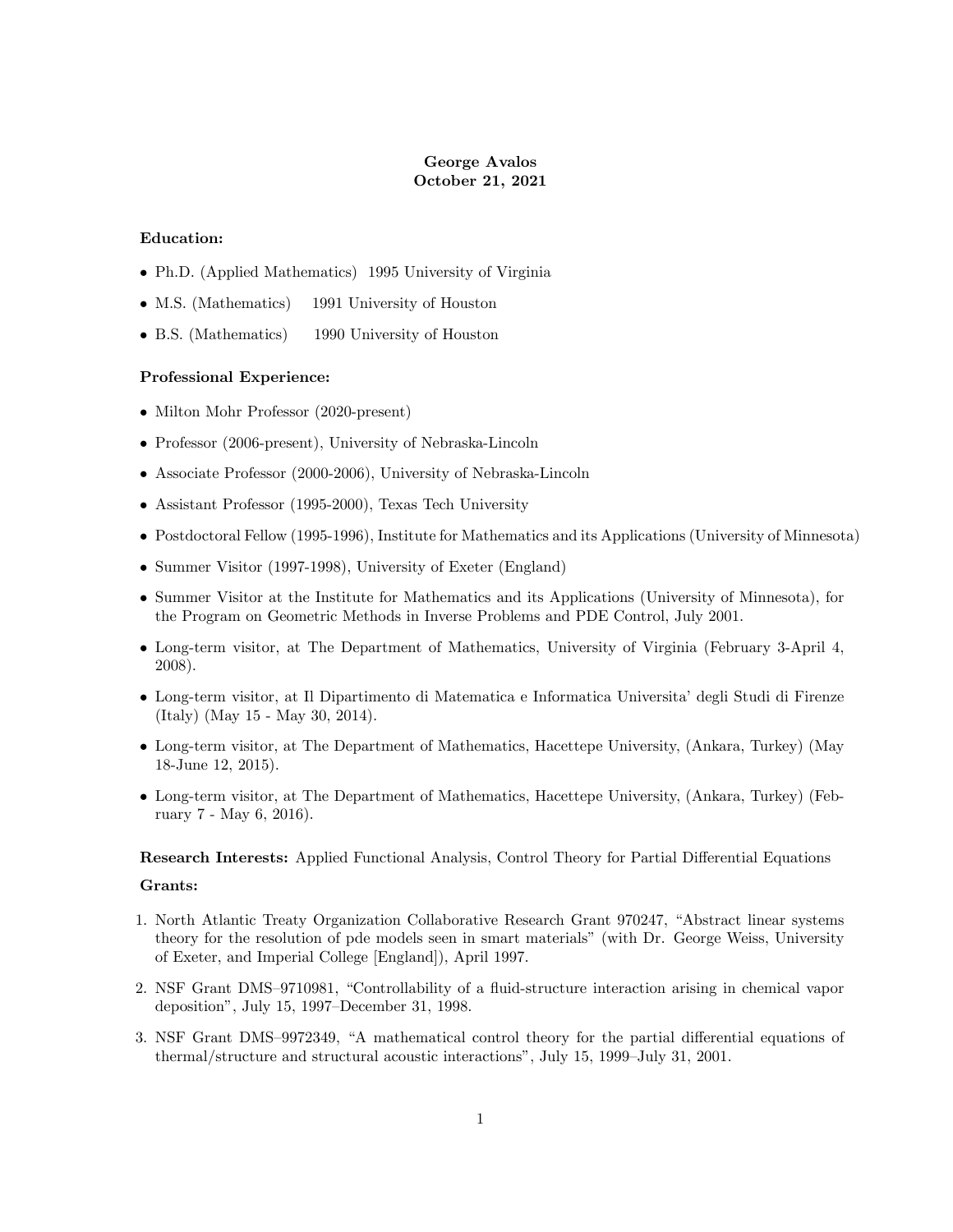- 4. NSF Grant DMS–0196359, "A mathematical control theory for the partial differential equations of thermal/structure and structural acoustic interactionsî, March 14, 2001-June 30, 2002.
- 5. NSF Grant DMS-0208121, "Exact controllability and observation of structural acoustics and thermoelastic systems", July 1, 2002-June 30, 2006.
- 6. NSF Grant DMS-0606776, "Mathematical analysis and control of interactive partial differential equations", July 1, 2006-June 30, 2010.
- 7. NSF Grant DMS-0908476, "Analysis, Computation and Control of Coupled Partial Differential Equation Systems", August 1, 2009- July 31, 2013.
- 8. NSF Grant DMS-1211232, "Analysis and Control of Evolutionary Plates and Elastic Structures", 08/01/2012 - 07/31/2016 (PI, and with Daniel Toundykov, University of Nebraska-Lincoln).
- 9. NSF Grant DMS-1616425, "Analysis and Control Theory for Moving Boundary and Nonlinear Phenomena in Interactive Partial Differential Equations",  $7/01/2016 - 6/30/2020$  (PI), and with Pelin Güven Geredeli, Iowa State University).
- 10. TÜBITAK (of Turkey) Fellowship Grant 2221 for Visiting Scientist and Scientists on Sabbatical Leave, Spring 2016.
- 11. NSF Grant DMS-1658793, "KUMUNU PDE 2017", 03/15/2017 03/14/2018, (PI, and with Daniel Toundykov, University of Nebraska-Lincoln). The total amount is \$19,350.
- 12. NSF Grant DMS-1907823, "Mathematical control theory and analysis of partial differential equations coupled across a boundary interface" (PI), and with Pelin Güven Geredeli, Iowa State University).
- 13. NSF Grant DMS-1948942, "The KUMUNU-ISU Conference in PDE, Dynamical Systems and Applications", The total amount is  $$20,000$

#### Honors:

- Society of Industrial and Applied Mathematics Student Paper Prize, October 1995.
- Mary Dean Scott Fellowship in Applied Mathematics, May 1995.
- $\bullet$  Virginia Engineering Foundation Fellowship, 1993–1995.
- Virginia Space Grant Consortium Graduate Research Fellowship,  $1994-1995$ .

### Talks Presented at Professional Meetings

- 1. Dynamical Systems Arising from the Modelling of Smart Structures", Atlantic Conference on Differential Equations. Knoxville, Tennessee. October 1994.
- 2. "Stabilizability and Controllability of Coupled Nonlinear Hyperbolic/Parabolic Systems", American Mathematical Society Conference. San Francisco, California. January 1995.
- 3. "A Feedback Control Theory and Riccati Equation for Coupled Hyperbolic/Parabolic Systems", Third SIAM Conference on Control and its Applications. St. Louis, Missouri. April 1995.
- 4. Presentation of SIAM Student Paper Prize entry, SIAM Annual Meeting, Charlotte, North Carolina, October 1995.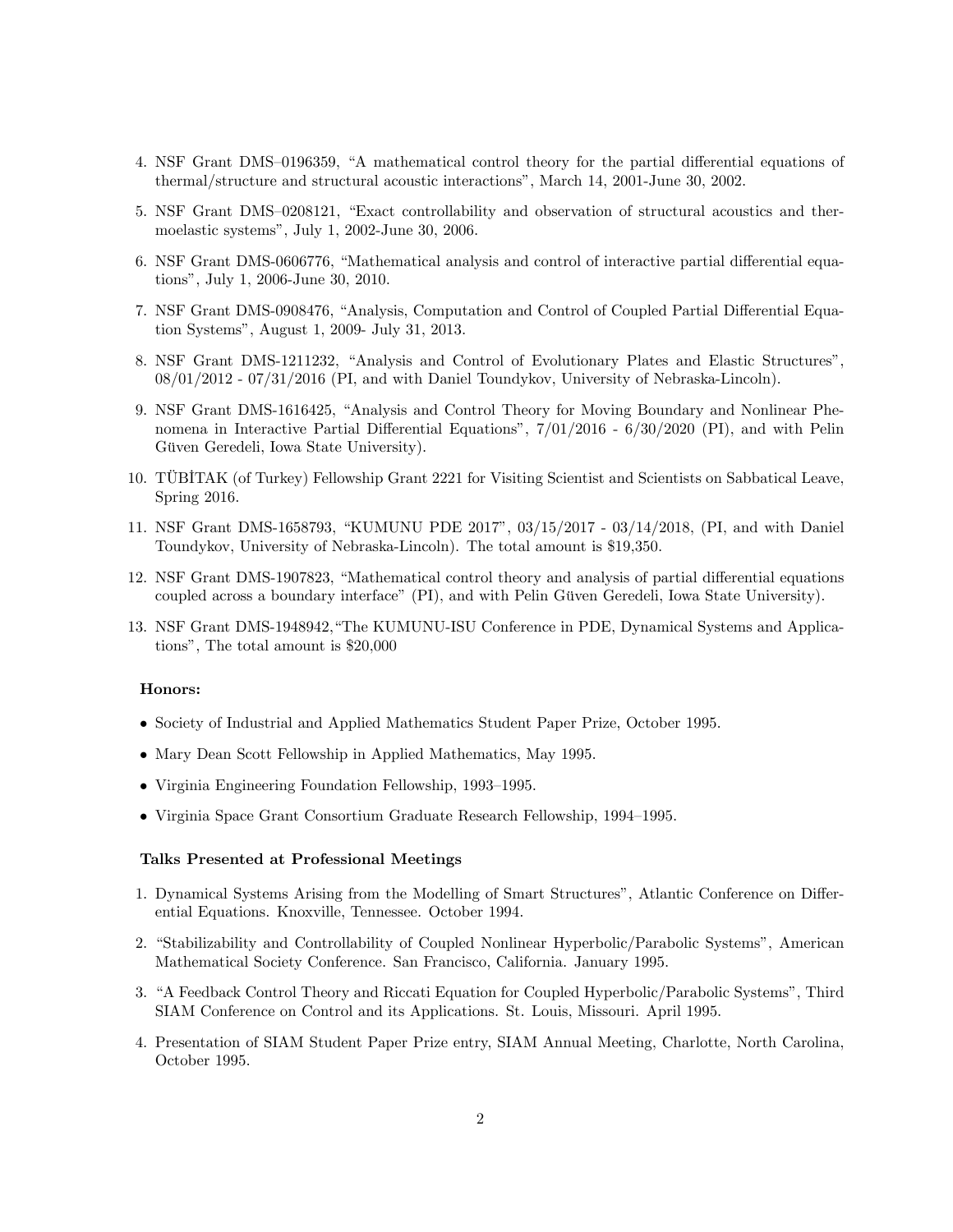- 5. "The Infinite Horizon Problem for a Coupled Hyperbolic/Parabolic System", SIAM Annual Meeting, Charlotte, North Carolina, October 1995.
- 6. "Concerning the Exponential Stability of Thermoelastic Models with No Added Dissipation", Texas PDE Conference, Southwest Texas State University, San Marcos, Texas, March 1996.
- 7. "The Uniform Decay of a Thermoelastic model with Simply Supported Boundary Conditions", International Conference on Nonlinear Problems in Aviation & Aerospace, Daytona Beach, Florida, May 1996.
- 8. "Well-Posedness of a Nonlinearly Coupled Semilinear Wave and Beam-like Equation Arising in Structural Acoustic Problems", AMS-IMS-SIAM Joint Summer Research Conferences: Optimization Methods in Partial Differential Equations, June 1996.
- 9. "Controllability of a Coupled Hyperbolic/Parabolic System", SIAM Annual Meeting, Kansas City, Missouri, July 1996.
- 10. "The Uniform Decay of a Thermoelastic model with Simply Supported Boundary Conditions and no Mechanical Dissipation", American Mathematical Society Meeting, Chattanooga, Tennessee, October 1996.
- 11. "Strong Stability of a Coupled Hyperbolic/Parabolic System seen in Structural Acoustics", Texas Systems Day, Dallas, October 1996.
- 12. "Uniform Decay Rates for a Nonlinear Thermoelastic System", IFIP WG 7.2 Conference on ""Optimal Control: Theory, Algorithms, and Applications", Gainesville, Florida, February 1997.
- 13. "Uniform Decay of a Structural Acoustics with Nonlinear Dissipation", Barrett Lectures- "Control Theory and Applications", Knoxville, Tennessee, March, 1997.
- 14. "Exponential Stability of a Nonlinear Thermoelastic System", European Control Conference, Brussells, Belgium, July 1997.
- 15. "A Result of Exact Controllability for a Structural Acoustics Model", Midwest and Atlantic Differential Equations Conference, Nashville, Tennessee, October 1997.
- 16. "Partial Exact Controllability of a Thermoelastic Model with Thermal Control Only", Centro de Investigacion en Matematica International Conference on Dynamics and Control of Partial Differential Equations, Guanajuato, Mexico, November 1997.
- 17. "Boundary Controllability of Thermoelastic Plates Under Free Boundary Conditions", Fourth SIAM Conference on Control and its Applications. Jacksonville, Florida, May 1998.
- 18. "Regularity of a Controlled Structural Acoustics Model", Fourth SIAM Conference on Control and its Applications. Jacksonville, Florida, May 1998.
- 19. "Results on Exact Controllability for a Linear System in Thermoelasticity", International Symposium on the Mathematical Theory of Networks and Systems", Padova, Italy, July 1998.
- 20. "A Compendium of Controllability Results for a System of Thermoelasticity Under Free Boundary Conditions", First International Conference on Semigroups of Operators: Theory and Applications, Newport Beach, California, December 1998.
- 21. "Active Suppression of Noise in a 3-D Structural Acoustic Chamber with Curved Walls", 37th IEEE Conference on Decision and Control, Tampa, Florida, December 1998.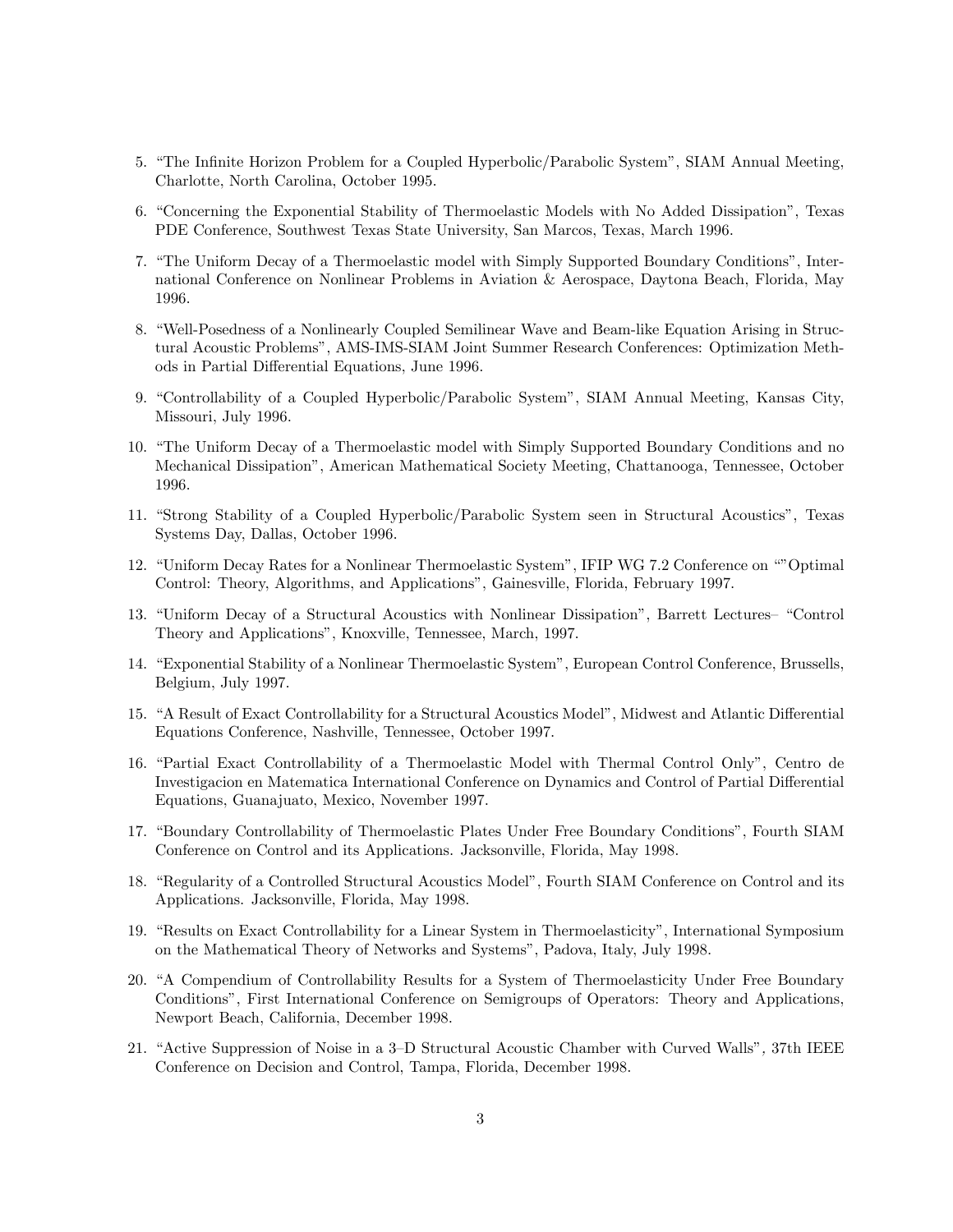- 22. "Well–posedness of the Structural Acoustics Model under Unbounded Control and Observation", SIAM Annual Meeting, Atlanta, Georgia, May 1999.
- 23. "Point Observations of a Structural Acoustics Model", AMS Summer Research Conference on Differential– Geometric Methods in the Control of Partial Differential Equations, Boulder, Colorado, June 1999.
- 24. "Point Control and Observation of a Structural Acoustics Model", The NSF–CBMS Regional Research Conference "Mathematical Control Theory of Coupled Systems of Partial Differential Equations", Lincoln, Nebraska, August 1999.
- 25. "Exact-Approximate Controllability Properties of Thermoelastic Systems Under Variable Thermal Couplingî, NSF Workshop on Control Theory, Lincoln, Nebraska, August 1999.
- 26. "Controlling the Thermoelastic Plate Equation Under Variable Thermal Coupling", NSF Conference on Advances in the Control of Nonlinear Distributed Parameter Systems, College Station, Texas, October 1999.
- 27. "Concerning the Wellposedness of a Structural Acoustics Interaction Under the Influence of Point Control and Observationî, Conference on Decision and Control, Phoenix, Arizona, December 1999.
- 28. "Some Recent Results Concerning the Stability and Controllability of Structural Acoustic Systems", American Mathematical Society Annual Meeting, Washington D.C., January 2000.
- 29. "Exact Controllability Properties of Nonlinear Thermoelastic Systems", "The Uniform Decay of a Thermoelastic model with Simply SupportedBoundary Conditionsî, International Conference on Nonlinear Problems in Aviation & Aerospace, Daytona Beach, Florida, May 2000.
- 30. "Concerning the Wellposedness of a Point Controlled and Point Observed Structural Acoustics Model", American Mathematical Society Sectional Meeting, Lawrence, Kansas, March 2001.
- 31. "On Controlling the Dynamics of Structural Acoustic Interactions", Workshop on the Control of Partial Differential Equations, University of Nebraska-Lincoln, April 2001.
- 32. "Exact Controllability Properties of a Hybrid Acoustic Flow Model", Fifth SIAM Conference on Control and its Applications. San Diego, California, July 2001.
- 33. "Exact Controllability of Structural Acoustic Interactions", Summer Program on Geometric Methods in Inverse Problems and PDE Control, Institute for Mathematics and its Applications, University of Minnesota (Twin Cities), July 2001.
- 34. "Control Theoretic Properties of a Thermoelastic Semigroup" (Plenary Lecture), Second Conference on Semigroups of Operators: Theory and Applications, Rio de Janeiro, September 2001.
- 35. "The Reachability Properties of PDE Models seen in Fluid Structure Interactions", American Mathematical Society Sectional Meeting, Chattanooga, Tennessee, October, 2001.
- 36. "Control Theoretic Properties of Nonlinear Thermoelastic Plates", SIAM Annual Meeting, Philadelphia, PA, July 2002.
- 37. "Concerning the Reachability Properties of Nonlinear Thermoelastic Plates", Workshop on Nonlinear Wave Equations, University of Virginia, December 2002.
- 38. "Sharp Rates of Blowup for the Minimal Energy Function Relative to the Null Controllability of Thermoelastic Plates", Conference on Control of Partial Differential Equations in Honor of Jack Lagnese, Georgetown University, Washington, D.C., June 2003.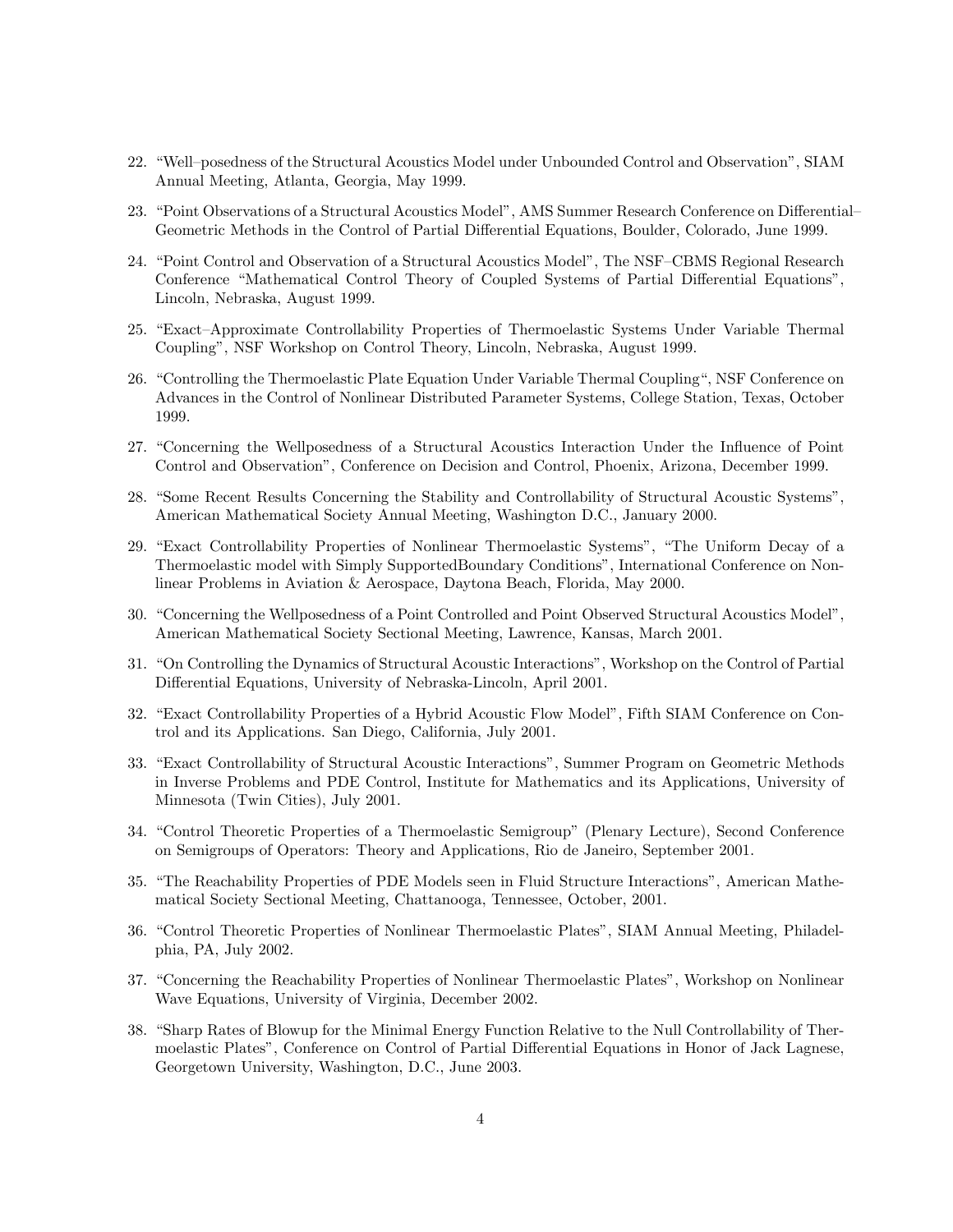- 39. "Optimal Blowup Rates for the Minimal Energy Null Control for the Strongly Damped Abstract Wave Equation", Workshop on Control of Infinite Dimensional Systems, University of Exeter, Exeter  $(England), July 2003.$
- 40. "Mechanical and Thermal Null Controllability of Thermoelastic Plates and Singularity of the Associated Mimimal Energy Function", IFIP 2003, Sophia-Antipolis, France, July 2003.
- 41. "Exact Controllability of Nonlinear Thermoelastic Systems", American Institute of Mathematical Sciences 5th International Conference on Dynamical Systems, Pomona, California June 2004.
- 42. "Global Exact Controllability of an Analytic and Nonlinear Thermoelastic System", The Fourth World Congress of Nonlinear Analysts, Orlando, Florida, July 2004.
- 43. "Controllability Properties of Nonlinear Thermoelastic Plates", IFIP 7.2 Working Conferences on Free and Moving Boundaries: Analysis, Simulation and Control, Houston, Texas, December 2004.
- 44. "Global Null Controllability of Analytic Nonlinear Systems", AMS Sectional Meeting, Bowling Green, Kentucky, March 2005.
- 45. "Exact Controllability of an Acoustic Wave/Plate Interaction under the Influence of Boundary and Localized Controls", AMS-IMS-SIAM Research Conference in Control Methods in PDE Dynamical Systems, Snowbird, Utah, July 2005.
- 46. "Reachability Properties of an Acoustic Wave/Kirchoff Plate Interaction under the Influence of Boundary Control, SIAM Conference on Control and its Applications, New Orleans, Louisiana, July 2005.
- 47. "Numerical Analysis of the Associated Minimal Energy Function Relative to the Null Controllability of Structurally Damped Waves and Analytic Thermoelastic Plates, SIAM Conference on Control and its Applications, New Orleans, Louisiana, July 2005.
- 48. "Null Controllability of von Kármán Thermoelastic Plates Under the Clamped or Free Mechanical Boundary Conditions", 5th ISAAC Congress, University of Catania (Italy), July 2005.
- 49. "Concerning the Strong Decay of a Fluid-Structure Interactive PDE", 22nd IFIP TC 7 Conference on System Modelling and Optimization, Turin, Italy, July 2005.
- 50. "Strong Stability of PDE Semigroups via a Resolvent Criterion of Y. Tomilov", AMS 2005 Fall Southeast Section Meeting, Johnson City, Tennessee, October 15-16, 2005.
- 51. "Concerning The Strong Decay of a Fluid-Structure Interactive PDE", Differential Equations Weekend at the University of Memphis, April 2006.
- 52. "Controllability Properties of Nonlinear Rotation-Free Thermoelastic Systems, 6th International AIMS Conference on Dynamical Systems, Partial Differential Equations and Applications, Poitiers, France, June 25-28, 2006.
- 53. "Analysis and Stability of a Fluid-Structure PDE Model", Special Session on Partial Differential Equations and Applications, 31st SIAM Southeastern-Atlantic Section Conference, University of Memphis, May 4-5, 2007.
- 54. "Global Exact Controllability of Thermoelastic Systems", Special Session on Control and Optimization of Nonlinear Evolutionary PDE, 23rd IFIP TC 7 Conference on System Modelling and Optimization, Cracow (Poland), July 23-27, 2007.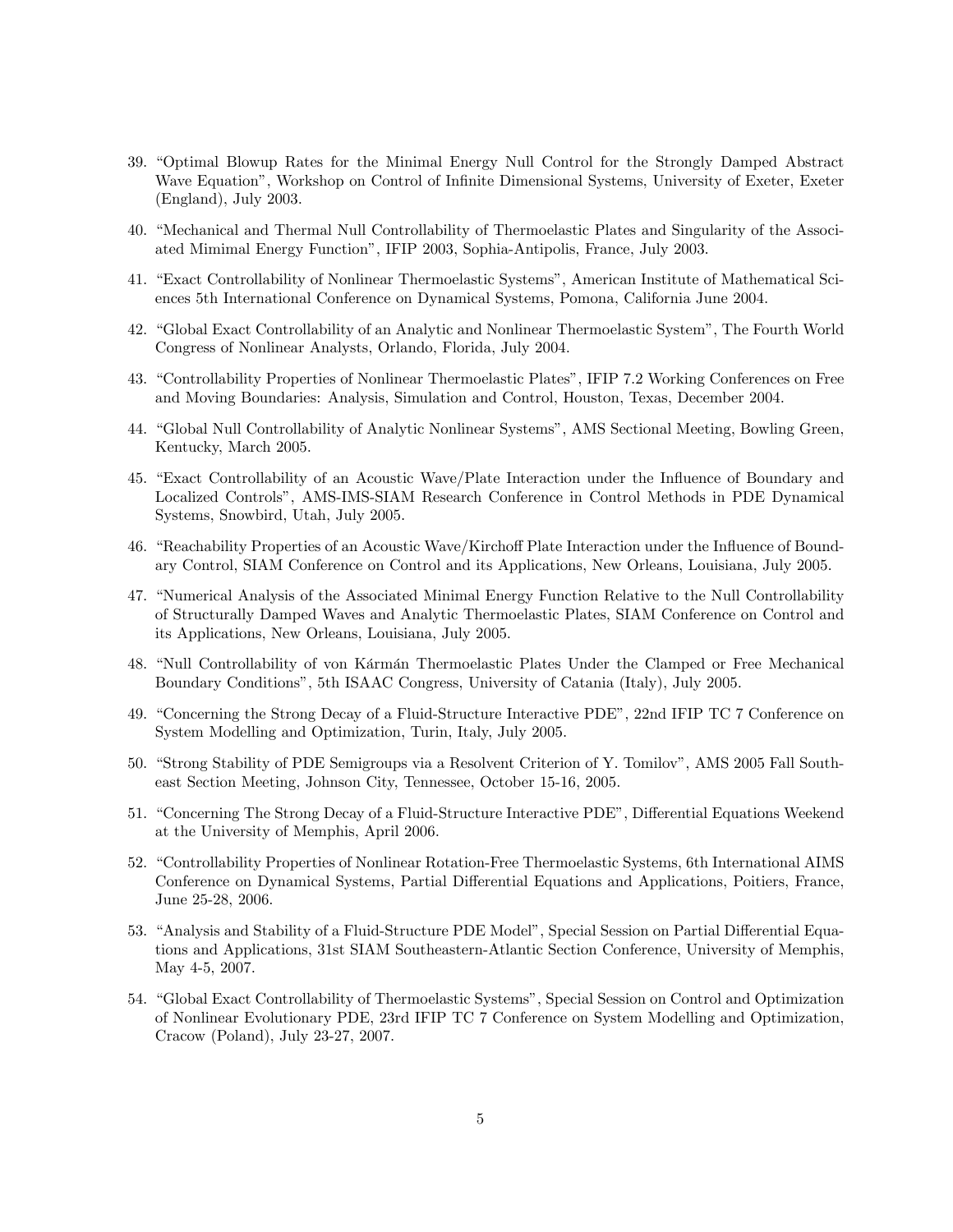- 55. "Wellposedness and Stability Analysis of a Coupled Stokes-Lamé System, as a PDE Model of Certain Fluid-Structure Interactionsî, Special Session on Control and Optimization of Nonlinear PDE Systems, First Joint International Meeting Between the AMS and Polish Mathematical Society, Warsaw, July 31-August 3, 2007.
- 56. "Qualitative and Control Theoretic Properties of a Certain Fluid-Structure Interactive PDE Model", II Symposium on Partial Differential Equations", Maringá (Brazil), September 3-6, 2007.
- 57. "Wellposedness and stability theory for a PDE which governs fluid-structure interactions", Special Session on Harmonic Analysis Methods in Mathematical Fluid Dynamics, AMS Sectional Meeting, Bloomington, Indiana, April 5-6, 2008.
- 58. "Analysis of a Fluid-Structure Interactive PDE Model", The 7th AIMS Conference on Dynamical Systems and Differential Equations, Arlington, Texas, May 18-21, 2008.
- 59. "Numerical Approximations of Null Controllability for Non-standard Parabolic PDE Models", World Congress of Nonlinear Analysts (WCNA 2008), Orlando, Florida, July 2-9, 2008.
- 60. "Numerical Analysis of a Coupled Hyperbolic-Parabolic Fluid-Structure Interactive System", World Congress of Nonlinear Analysts (WCNA 2008), Orlando, Florida, July 2-9, 2008.
- 61. "Numerical Approximations to Null Controllers for Nonstandard Parabolic Equations", at the Banach Center Conference on 50 years of Optimal Control, Bedlewo, Poland, September 15-20, 2008.
- 62. "Beyond Lack of Compactness and Lack of Stability of a Coupled Parabolic-Hyperbolic Fluid-Structure systemî, NSF workshop at UCLA honoring professor A. V. Balakrishnan, January 30-31, 2009.
- 63. "Higher Regularity Properties of a Coupled Parabolic-Hyperbolic Fluid-Structure System, The Sixth IMACS Internatioanl Conference on Nonlinear Evolution Equations and Wave Phenomena: Computation and Theory, Athens, GA, March 23-26.
- 64. "Analysis of Fluid-Structure PDE Dynamics", 24th IFIP TC7 Conference, Buenos Aires, Argentina, July 27-31, 2009.
- 65. "Analysis of Fluid-Structure Interactive PDE Models, First Meeting on Asymptotics of Operator Semigroups", St. Johnís College, Oxford, September 3-5, 2009.
- 66. "Smoothing Properties and Lack of Compactness for a Coupled Fluid-Structure Semigroup", SIAM Conference on Analysis of Partial Differential Equations, Miami, Florida, March 7-10, 2009.
- 67. "Concerning the Qualitative Features of a Fluid-Structure Interactive PDE Model", AMS National Meeting, San Francisco, January 13-16, 2010.
- 68. "Rational Decay Rates for a Partial Differential Equation Model of Fluid-Structure Interaction", The 8th AIMS Conference on Dynamical Systems, Differential Equations and Applications, Dresden, Germany, May 25 - 28, 2010
- 69. "On Stability and Trace Regularity of Solutions to Reissner-Mindlin-Timoshenko Equations", The 8th AIMS Conference on Dynamical Systems, Differential Equations and Applications, Dresden, Germany, May 25 - 28, 2010.
- 70. "Qualitative Properties of Fluid-Structure Interactive PDE Models", 7th International Conference on Differential Equations and Dynamical Systems (University of South Florida in Tampa), December 16, 2010.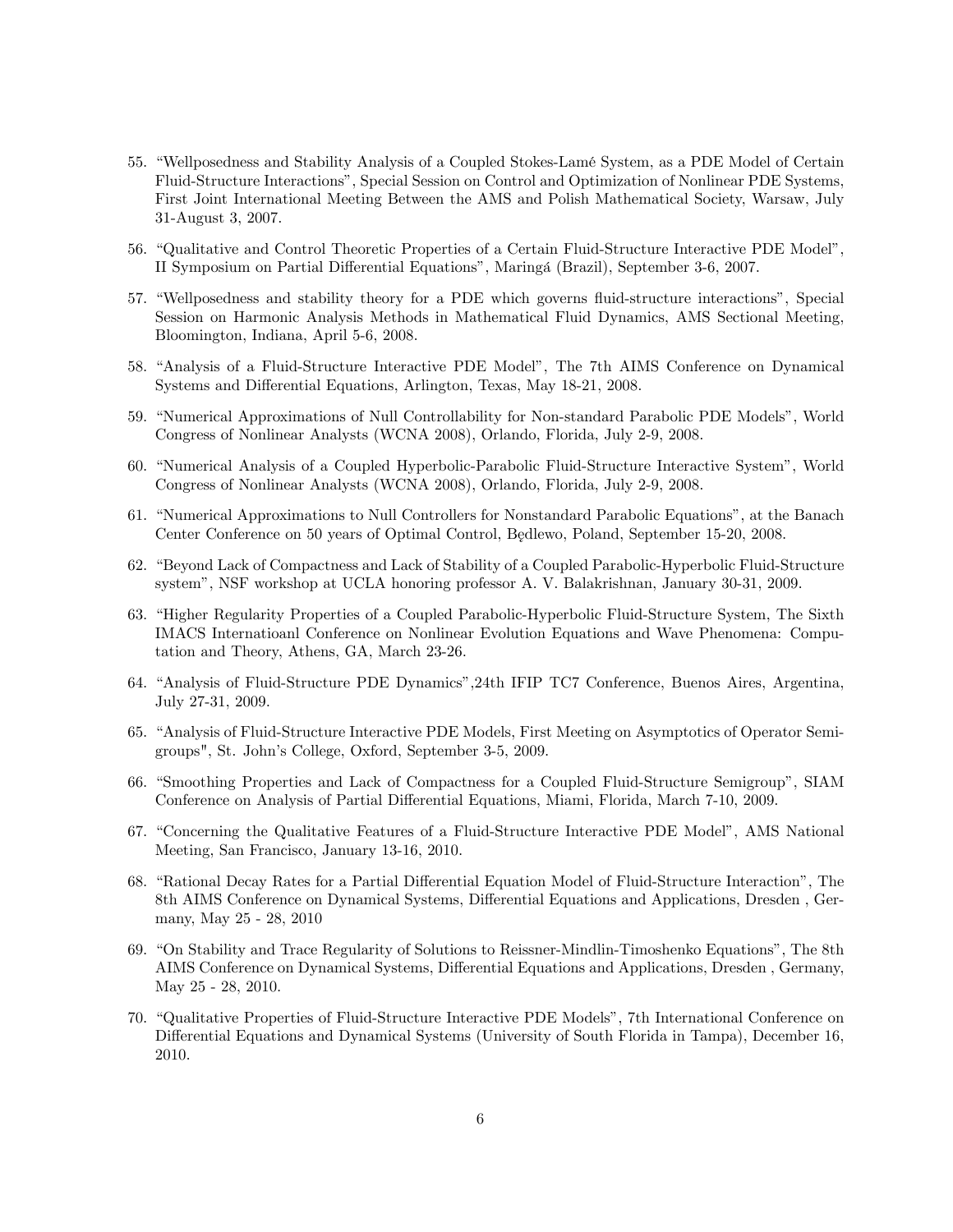- 71. "Concerning the Uniform Stabilization of Fluid-Structure Interaction PDE Models", AMS National Meeting New Orleans, January 7, 2011.
- 72. "Computation of Minimal Norm Control Asymptotics Relative to the Null Controllability of Non-Standard Parabolic-Like Dynamics", AMS National Meeting, January 9, 2011.
- 73. "Numerical Analysis for the Null Controllability of Non-Standard Parabolic-Like PDE Dynamics", NSF VIGRE workshop on Numerical Analysis and Scientific Computing, University of Iowa, March 17, 2011.
- 74. "A Divergence-Free Finite Element Method for a Fluid-Structure PDE Interaction", AMS Sectional Meeting, University of Iowa, March 18, 2011.
- 75. "A Frequency Domain Approach to Rational Decay for a Fluid-Structure PDE Model", at the Conference, "Evolution Equations: Randomness and Asymptotics", Bad Herrenalb (Germany), October 10-14, 2011.
- 76. "Concerning Uniform Decays for Coupled Hyperbolic-Parabolic PDE Models", Minisymposium at SIAM Conference on Partial Differential Equations, San Diego, Ca., October 15-17, 2011.
- 77. "A Resolvent Criterion Approach to Uniform Stability of Coupled PDE Processes", International Conference on numerical analysis & optimization: theory and applications, at King Fahd University of Petroleum and Minerals, Dhahran, Saudi Arabia, December 18-19, 2011.
- 78. "Concerning the Uniform Stability of a Structural Acoustic PDE Model", AMS Sectional Meeting, Lawrence, Kansas, March 30-April 1, 2012.
- 79. "Rational Decay of Structural Acoustic Dynamics", 9th AIMS International Conference, Orlando, Florida, July 4, 2012.
- 80. "Minimal Norm Control Asymptotics and Numerical Approximations for the Null Controllability of Non-Standard Parabolic-Like PDE Dynamicsî, 9th AIMS International Conference, Orlando, Florida, July 1, 2012.
- 81. "Rational Decay of Some Coupled PDE Systems", The Eighth IMACS International Conference on Nonlinear Evolution Equations and Wave Phenomena: Computation and Theory, University of Georgia, March 25-28, 2013.
- 82. "A Double Compactness-Uniqueness Argument to obtain Rational Decays of Fluid-Structure Interactive PDE Modelsî, AMS Spring Sectional Meeting, Iowa State University, April 27, 2013.
- 83. "A Continuous and Numerical Analysis for a Certain Fluid-Structure Interactive PDE Model", Issac Ninth Congress, Krakow, Poland, August 8, 2013.
- 84. "Rational Decay Estimates for Fluid-Structure PDE Models", IFIP TC 7 Conference on System Modelling and Optimization, Klagenfurt, Austria, September 8-13, 2013.
- 85. "Concerning Semigroup Wellposedness and Decay for a PDE of Fluid-Structure Interaction", Semigroups of Operators: Theory and Applications, Bedlewo, Poland, October 9, 2013.
- 86. "Concerning the Rational Decay of Certain Fluid-Structure PDE Models", 2013 SIAM Conference on Analysis of Partial Differential Equations, Lake Buena Vista, Florida, December 7-10, 2013.
- 87. "Higher Regularity for a Fluid-Structure Interactive Semigroup", The 10th AIMS Conference on Dynamical Systems, Differential Equations and Applications, Madrid, July 8, 2014.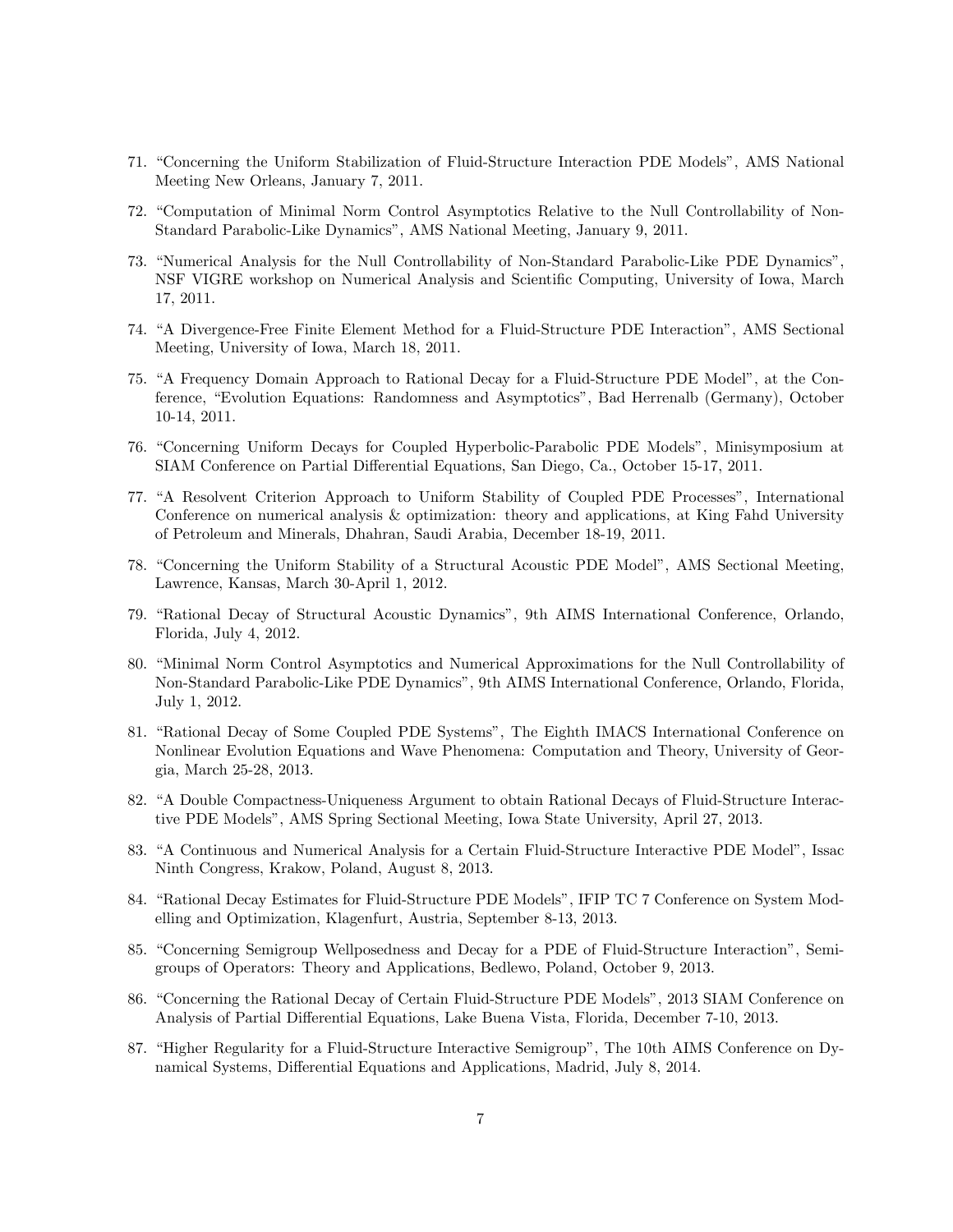- 88. "Concerning a Nonlinear Fluid-Structure Interaction", The 10th AIMS Conference on Dynamical Systems, Differential Equations and Applications, Madrid, July 10, 2014.
- 89. "Concerning the Nonlinear Analysis of a Fluid-Structure Interactive PDE Model", Spring Eastern Sectional Meeting, Georgetown University, Washington, DC, March 7-8, 2015.
- 90. "Uniform Stability for Solutions of a Structural Acoustics PDE model with no Added Feedback", Joint University of Kansas and University of Missouri Conference on Partial Differential Equations, Lawrence, Kansas, April 18, 2015.
- 91. "Rational Decay Rates for Solutions of a Structural Acoustics PDE model", 27th IFIP TC7 Conference 2015 on System Modelling and Optimization, Sophia-Antipolis, France, June 29 - July 3, 2015.
- 92. "Rational Decay Rates for Solutions of a Structural Acoustics PDE model with no Additional "Hard Wall" Dissipationî, Fall Southeastern Sectional Meeting, University of Memphis, Memphis, TN, October 17-18, 2015.
- 93. "Concerning an Applied Analysis of Fluid-Structure Interactive PDE Models", Fall Southeastern Sectional Meeting, University of Memphis, Memphis, TN, October 17-18, 2015.
- 94. "Concerning a Nonlinear Semigroup Approach to Wellposedness of a Structural Plate-Navier Stokes Interactionî, 11th AIMS International Conference, Orlando, Florida, July 3, 2016.
- 95. "Interaction of a Viscous Fluid with a Reissner-Mindlin-Timoshenko Plate", 11th AIMS International Conference, Orlando, Florida, July 1, 2016.
- 96. "A Frequency Domain Approach for Uniform Stability of Solutions to a Structural Acoustics Interactive PDEî, Fall Southeastern Sectional Meeting North Carolina State University, Raleigh, N.C., November 13, 2016.
- 97. "Semigroup Wellposedness of a Compressible Fluid-Structure PDE Interactive Model", AMS National and Joint Mathematical Meetings, Atlanta, Georgia, January 4, 2017.
- 98. "Analysis of a Compressible Fluid Structure PDE Interaction", AMS Spring Southeastern Sectional Meeting, March 12, 2017, Charleston, South Carolina.
- 99. "Exponential Stability a Compressible Fluid-Structure PDE Interactive Model", International Conference on Applied Mathematics, Florida International University (Miami), January 6, 2018.
- 100. "Rational Decay of a Canonical Structural Acoustic PDE Dynamics", IFIP TC 7 Conference on System Modelling and Optimization, July 24, 2018, Essen, Germany.
- 101. "Stability Properties of a Multilayered Structure-Fluid PDE", Mathematics in the City Beautiful (A Conference in Honor of Jiongmin Yongís 60th Birthday), December 14, 2018, Orlando, Florida.
- 102. "Qualitative Properties of a Multilayered Structure-Fluid PDE", SIAM Minisymposium on Flowinduced (In)stability of Elastic Structures, Joint Mathematics Meetings, Baltimore, January 19, 2019.
- 103. "A Qualitative and Stability Analysis of Fluid-Multilayer Structure Dynamics, The 5th Annual Meeting of SIAM Central States Section, October 19-20, 2019, Iowa State University.
- 104. "Uniform Decay Properties of Structural Acoustic PDE Models", 2019 SIAM Conference on Analysis of Partial Differential Equations, December 10-14, 2019, La Quinta, California.

Other Talks Presented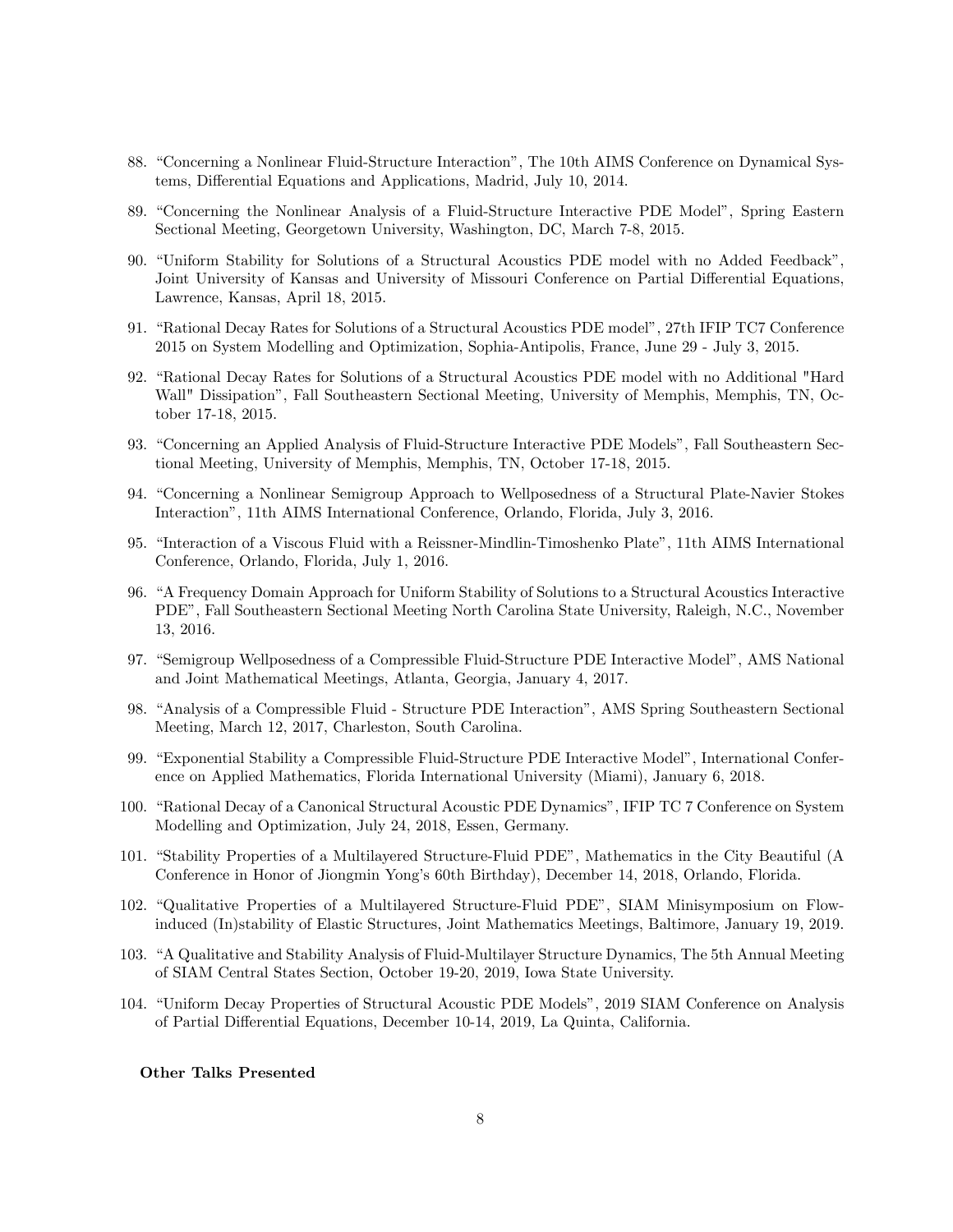- 1. "Concerning the Optimal Control of a Problem in Structural Acoustics", Colloquium of Department of Mathematics, Texas A&M University, College Station, Texas, February 1995.
- 2. "A Riccati Equation for a Controlled Structural Acoustics Model", Colloquium of Department of Mathematics, Texas Tech University, Lubock, Texas, February 1995.
- 3. "Well-Posedness and Control of Systems Arising from the Modelling of Smart Structures", Institute for Mathematics and its Applications Postdoctoral Seminar, University of Minnesota (Minneapolis), November 1995.
- 4. "Stability of Solutions for Coupled Hyperbolic/Parabolic Systems", Colloquium of Department of Mathematics, University of Nebraska-Lincoln, December 1995.
- 5. "A Compendium of Control Theoretic Results for a Model in Structural Acoustics", Colloquium of Department of Mathematics, Vanderbilt University, December 1995.
- 6. "Stability results for Structural Acoustic and Fluid/Structure Interactions", Colloquium of Department of Mathematics, University of Houston, March 1996.
- 7. "A Compendium of Results Concerning a Model in Structural Acoustics", Colloquium of Department of Mathematics, Virginia Polytechnic Institute & State University, Blacksburg, Virginia, February 1997.
- 8. "Exact Controllability of Thermoelastic Systems", Colloquium of Department of Mathematics and Statistics, University of Nebraska–Lincoln, February 1999.
- 9. "Decay Properties of Interactive Partial Differential Equations", Colloquium of Department of Mathematics and Statistics, University of Nebraska–Lincoln, January 2000.
- 10. "Controllability Properties of PDE Models Seen in Structural Acoustics", Colloquium of Department of Mathematics, Iowa State University, April 2002.
- 11. "Concerning the Asymptotic Stability of a Fluid-Structure PDE", Colloquium of Department of Mathematics, Oakland University (Michigan), April 2006.
- 12. "Qualitative and Control Theoretic Properties of a Certain Fluid-Structure Interactive PDE Model", Ellis B. Stouffer Colloquium, University of Kansas, November 8, 2007.
- 13. "A Survey of Methodologies for Strong Stability of Dissipative PDE", Differential Equations and Dynamical Systems Seminar, University of Virginia, February 12, 2008.
- 14. "Rational Decay Rates for a Fluid-Structure Interaction", PDE Seminar at Department of Mathematics, University of Virginia, March 22, 2011.
- 15. "Decay properties of Partial Differential Equation models of fluid-structure interaction", Colloquium, University of Houston, October 24, 2012.
- 16. "A Continuous and Numerical Analysis for a Certain Fluid-Structure Interactive PDE Model", Partial Differential Equations Seminar, Dipartimento di Matematica e Informatica Università' degli Studi di Firenze (Italy), May 23, 2014.
- 17. "Sharp Rational Decay Rates for a Fluid-Structure Interaction", Applied Math Seminar, Department of Mathematics, Iowa State University, November 17, 2014.
- 18. "A Continuous and Numerical Analysis for a Fluid-Structure Interactive Semigroup", Colloquium, Department of Mathematics, Iowa State University, November 18, 2014.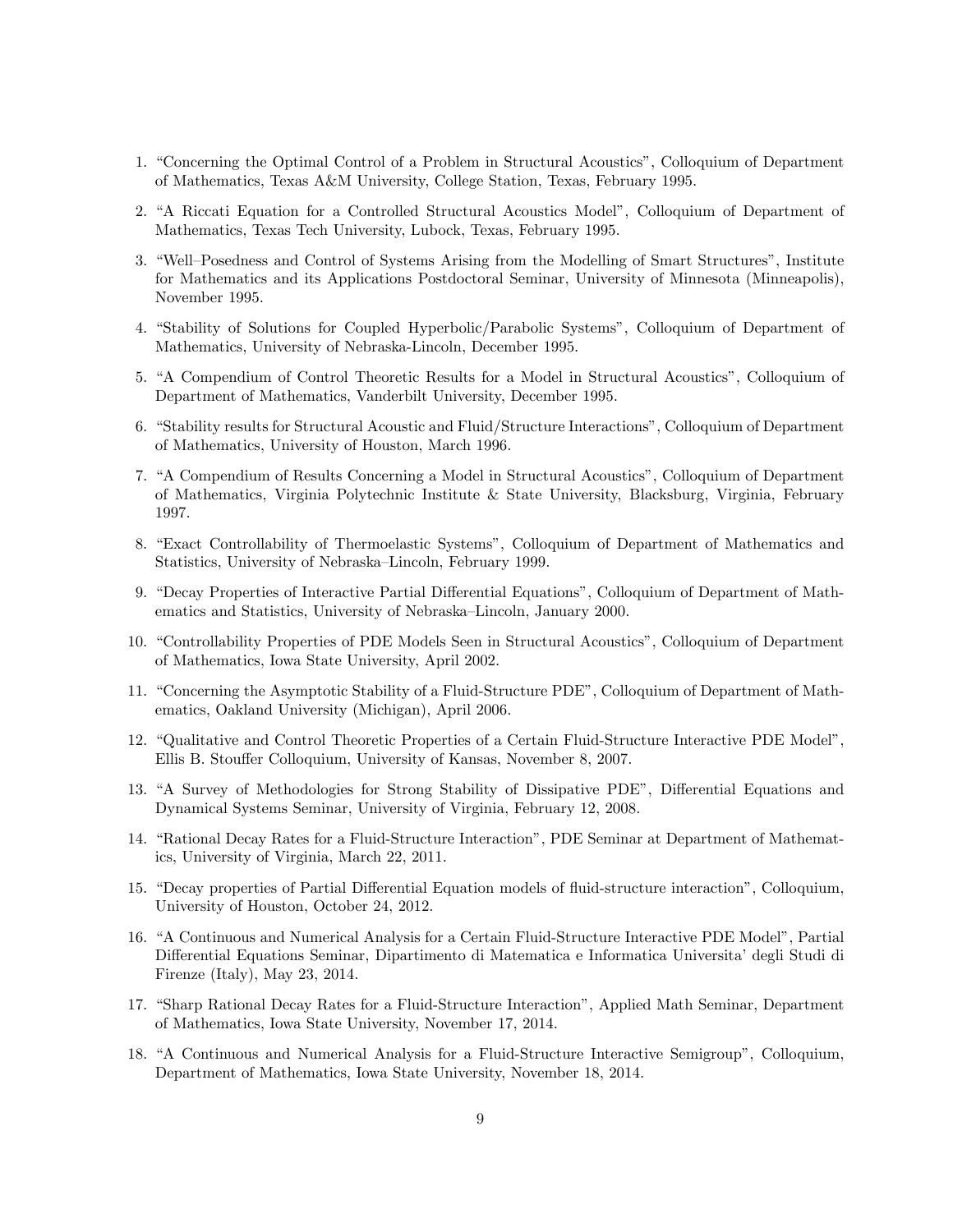- 19. "An Applied Functional and Numerical Analysis of a Certain Fluid-Structure Interactive PDE", Colloquium, Department of Mathematics, University of Tennessee-Chattanooga, April 9, 2015.
- 20. "My Prospective on a Career in Mathematics", Mathematics Undergraduate Seminar, Department of Mathematics, University of Tennessee-Chattanooga, April 10, 2015.
- 21. "Qualitative and Quantitative Analysis of a Fluid-Structure PDE Interaction", PDE Seminar, Department of Mathematics, Hacettepe University, Ankara, Turkey, May 27, 2015.
- 22. "Rational Decay of Solutions of a Structural Acoustics PDE model with no Additional Dissipative Feedback", PDE Seminar, Department of Mathematics, Hacettepe University, Ankara, Turkey, March 2, 2016.
- 23. "Optional rational decay of a heat-wave interaction", PDE Seminar, Department of Mathematics, Hacettepe University, Ankara, Turkey, April 22, 2016.
- 24. "Wellposedness and Numerical Analysis of a Certain Fluid-Structure Interactive PDE", Seminar of Institute of Applied Mathematics, Middle East Technical University, Ankara, Turkey, April 26, 2016.
- 25. "Uniform Decay Properties of Coupled Structural Acoustics PDE Models", PDE Seminar of University of Zagreb (Croatia), July 1, 2019.
- 26. "Concerning a PDE Interaction of Structure-Fluid Type", Applied Mathematics Seminar of Iowa State University, November 18, 2019.
- 27. "Qualitative Properties of a Multi-layered Structural Flow PDE", Special Session on Modern Analysis, at the Fall Southeastern Sectional Meeting, October 10-11, 2020.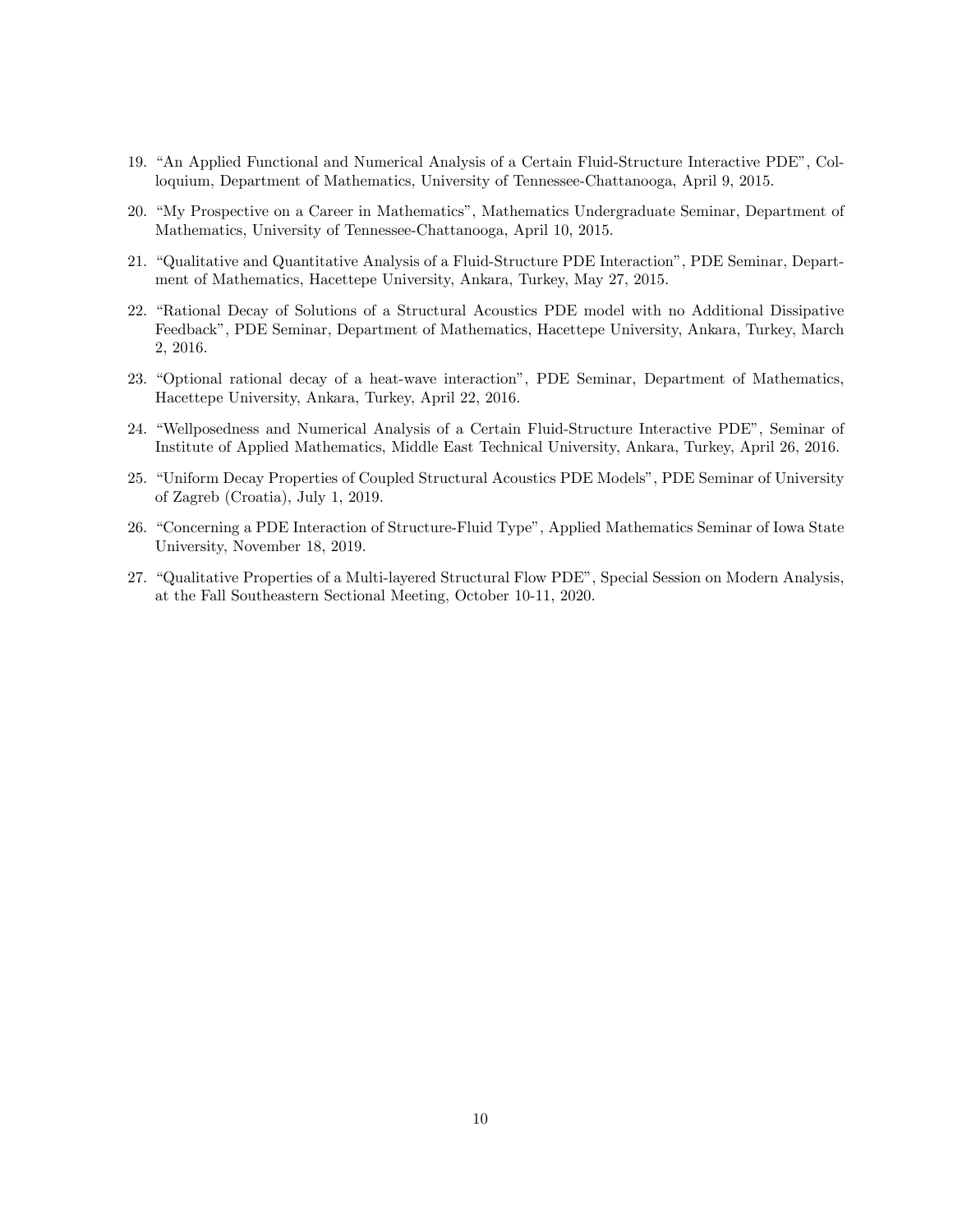### Publications:

- 1. George Avalos and Irena Lasiecka, "A Differential Riccati Equation for the Active Control of a Problem in Structural Acoustics", Journal of Optimization Theory and Applications, Vol. 91, No. 3, December 1996, pp. 695-728.
- 2. George Avalos, "Sharp Regularity Estimates for the Wave Equation with Prescribed Boundary Data  $\degree$ , Applied Mathematics and Optimization, Vol. 35, 1997, 203–219.
- 3. George Avalos and Irena Lasiecka, "The Strong Stability of a Semigroup Arising from a Coupled Hyperbolic/Parabolic System", Semigroup Forum, Vol. 57 (1998), pp. 278–292.
- 4. George Avalos, "The Exponential Stability of a Coupled Hyperbolic/Parabolic System Arising in Structural Acoustics", Abstract and Applied Analysis, Vol. 1, no. 2 (1996), pp. 203-217.
- 5. George Avalos, "Concerning the Well–Posedness of a Nonlinearly Coupled Wave and Beam–like Equationî, Discrete and Continuous Dynamical Systems, Vol. 3, No. 2, April 1997.
- 6. George Avalos and Irena Lasiecka, "Exponential Stability of Thermoelastic Systems without Mechanical Dissipation", Rendiconti dell'Istituto Di Matematica Dell'Università Di Trieste, Vol. XXVIII, Supplemento  $(1997)$  (in honor of Pierre Grisvard), pp. 1–28.
- 7. George Avalos and Irena Lasiecka, "Exponential Stability of a Thermoelastic System with Free Boundary Conditions without Mechanical Dissipation" (with Irena Lasiecka), SIAM Journal on Mathematical Analysis, Volume 29, No. 1 (January 1998), pp.  $155-182$ .
- 8. George Avalos and Irena Lasiecka, "Exponential stability of an uncontrolled thermoelastic system with varying boundary conditions", Applicable Analysis, Vol. 68 (1998), pp. 31-49.
- 9. George Avalos and Irena Lasiecka, "Stability of Dynamics Arising in Structural Acoustics Problems", Proceedings of the Third International Symposium on Methods and Models in Automation and Robotics, Międzyzdroje, Poland, September 1996, pp. 203–217.
- 10. George Avalos, "Exponential Stability of a Nonlinear Thermoelastic System", The Proceedings of the European Control Conference, Bruxelles, Belgium, July 1997.
- 11. George Avalos, "The Optimal Control of a Problem in Structural Acoustics", Smart Structures and Materials 1995: Mathematics and Control in Smart Structures, Editor: Vasundara V. Varadan, SPIE Proc. Vol. 2442 (May1995), 208–217.
- 12. George Avalos and Irena Lasiecka, "Uniform Decay Rates for Solutions to a Structural Acoustics Model with Nonlinear Dissipation", *Applied Mathematics and Computer Science*, Vol. 8, No. 2 (1998), pp. 287-312.
- 13. George Avalos, Irena Lasiecka, and Roberto Triggiani, "Uniform Stability of Nonlinear Thermoelastic Plates with Free Boundary Conditions" (with Irena Lasiecka and Roberto Triggiani), *International* Series of Numerical Mathematics, Vol. 133 (1999), pp.  $1-32$ .
- 14. George Avalos and Irena Lasiecka, "Exact-Approximate Boundary Controllability of Thermoelastic Systems Under Free Boundary Conditions", Control of Distributed Parameter and Stochastic Systems, S. Chen, X. Li, J. Yong and X. Y. Zhou, Editors, Kluwer Academic Publishers, Boston (1999), pp.  $3-13.$
- 15. George Avalos and Irena Lasiecka, "Uniform Decays in Nonlinear Thermoelastic Systems", Optimal Control: Theory, Algorithms, and Applications, W. W. Hager and P. M. Pardalos, Editors, Kluwer Academic Publishers, Boston (1998), pp. 1–23.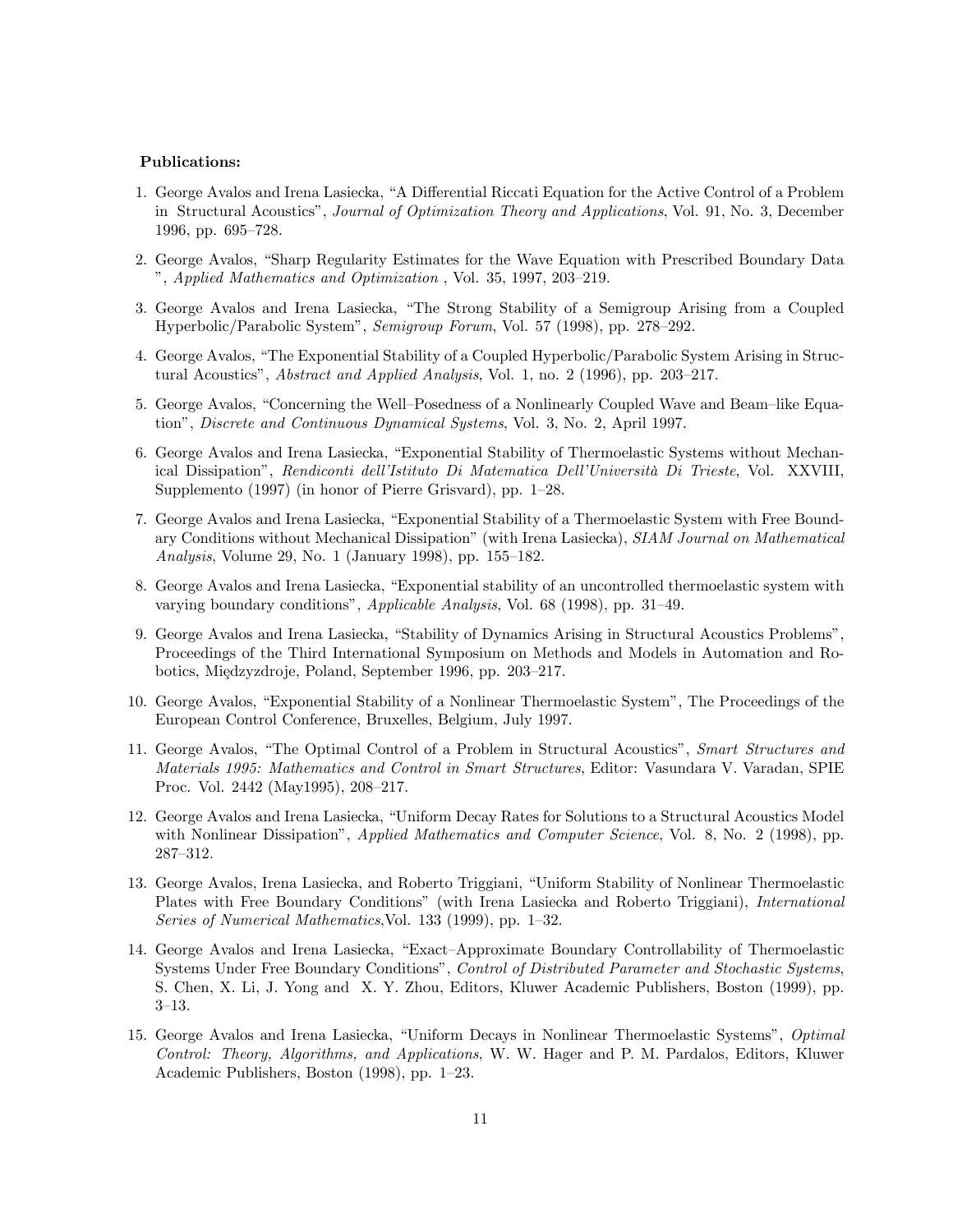- 16. George Avalos, "Exact Controllability of a Thermoelastic System with Control in the Thermal Component Only", Differential and Integral Equations, Volume 13(4-6) April-June (2000), pp. 613-630.
- 17. "Lack of Time–Delay Robustness for Dynamic Stabilization of a Structural Acoustics Model" (with Richard Rebarber and Irena Lasiecka), SIAM Journal on Control and Optimization, Vol. 36, No. 5  $(1999)$ , pp.  $1394-1418$ .
- 18. George Avalos, "Active Suppression of Noise in a 3-D Structural Acoustic Chamber with Curved Walls", The Proceedings of the 37th IEEE Conference on Decision and Control, Tampa, December, 1998 (on CD-ROM).
- 19. George Avalos and Irena Lasiecka, "Boundary Controllability of Thermoelastic Plates via the Free Boundary Conditionsî, SIAM Journal on Control and Optimization, Vol. 38, No. 2 (2000), pp. 337-383.
- 20. George Avalos, "Pointwise Pressure Observations of a Canonical Structural Acoustics Model", *Journal* on Computational and Applied Mathematics, Vol. 114, No. 1 (2000), pp. 121–135.
- 21. George Avalos and Irena Lasiecka, "Exact Approximate Controllability of Thermoelastic Systems Under Variable Coupling", *Inverse Problems* 16 (2000), pp. 979-996.
- 22. George Avalos, Irena Lasiecka and Richard Rebarber, "Uniform Decay Properties of a Model in Structural Acoustics", Journal de Mathématiques Pures et Appliquées, 79, 10 (2000), pp. 1057-1072.
- 23. George Avalos, "Wellposedness of a Canonical Structural Acoustics Model Under Point Boundary Control", Contemporary Mathematics, 268 (2000), pp. 1-22.
- 24. George Avalos, Irena Lasiecka and Richard Rebarber, "Well-Posedness of a Structural Acoustics Control Model with Point Observation of the Pressure", *Journal of Differential Equations*, 173 (2001), pp. 40-78.
- 25. George Avalos and Irena Lasiecka, "Exact Controllability of Structural Acoustic Interactions", Journal de Mathématiques Pures et Appliquées, 82 (2003), pp. 1047-1073.
- 26. George Avalos, Irena Lasiecka and Richard Rebarber, "Exact Boundary Controllability of a Hybrid PDE System Arising in Structural Acoustic Modeling, *Systems*  $\&$  Control Letters 50 (2003), pp. 331-341.
- 27. George Avalos and Irena Lasiecka, "Optimal Blowup Rates for the Minimal Energy Null Control for the Strongly Damped Abstract Wave Equation" (with Irena Lasiecka), IMA (University of Minnesota) preprint #1863 (2002), and in Annali della Scuola Normale Superiore di Pisa, Scienze Fisiche e Matematiche, Serie V. Vol. II. Fasc. 3 (2003).
- 28. George Avalos, "Global exact controllability of a semilinear thermoelastic system of analytic character", Engineering Applications and Computational Algorithms (Guelph, ON, 2003). Dynamics of Continuous Discrete & Impulsive Systems Series B, suppl.(2003), pp. 416-420.
- 29. George Avalos and Irena Lasiecka, "Boundary Controllability of a Hybrid PDE System Arising in Structural Acoustic Modeling", in "Advanced Dynamics and Control", Advances in Dynamics and Control, Volume 2 of Nonlinear Systems in Aviation, Aerospace, Aeronautics, and Astronautics, CRC Press, Boca Raton (2004), pp. 155-173.
- 30. George Avalos and Irena Lasiecka, "Mechanical and Thermal Null Controllability of Thermoelastic Plates and Singularity of the Associated Mimimal Energy Function", Control and Cybernetics, Vol. 32, No. 3, pp. 473-491 (2003).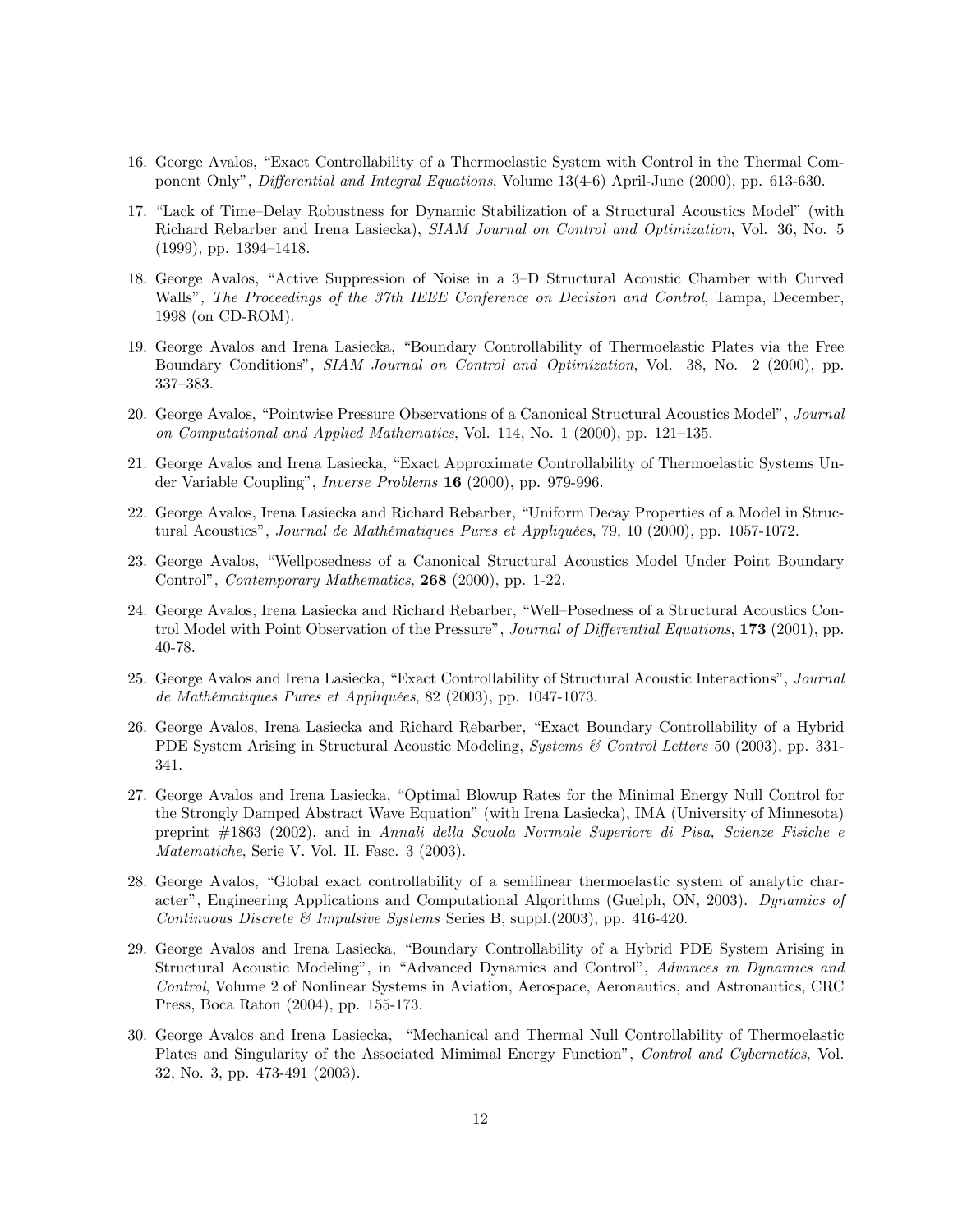- 31. George Avalos and Irena Lasiecka, "The Null Controllability of Thermoelastic Plates and Singularity of the Associated Minimal Energy Functionî, Journal of Mathematical Analysis and its Applications, 294 (2004), pp. 34-61.
- 32. George Avalos, "Concerning the Exact Null Controllability of a Nonlinear Thermoelastic Plate", Nonlinear Analysis (2005), 1455-1465.
- 33. George Avalos and Irena Lasiecka, "Asymptotic rates of blowup for the minimal energy function for the null controllability of thermoelastic plates: the free case", Control Theory of Partial Differential Equations (Oleg Imanuvilov, editor), Lecture Notes in Pure and Applied Mathematics, Chapman & Hall/CRC, Boca Raton (2005), pp. 1-27.
- 34. George Avalos and Irena Lasiecka, "Exact Reachability of Finite Energy States for an Acoustic Wave/Plate Interaction Under the Influence of Boundary and Localized Controls" (with Irena Lasiecka), Advances in Differential Equations, Volume 10, Number 8 (2005), pp. 901-930.
- 35. George Avalos, K. L. Kuttler and Meir Shillor, "Thermoelastic Plate in Frictional Contact", Bulletin de la Société des Sciences Mathematiques de Roumaine, Tome 48 (96) No. 2 (2005), pp. 103-118.
- 36. George Avalos and Paul Cokeley, "Numerical Approximations for the Mimimal Energy Relative to Null Controllability of Structurally Damped Waves", preprint (2005) (available at http://www.math.unl.edu/~pcokeley/~preprint).
- 37. George Avalos "Null controllability of the von Karman thermoelastic plates under the clamped or free mechanical boundary conditions", *Journal of Mathematical Analysis and its Applications*, 318 (2006), pp. 410-432.
- 38. George Avalos, "The Strong Stability and Instability of a Fluid-Structure Semigroup", Applied Mathematics and Optimization, Volume 55, Number 2 (March 2007), pp. 163-184.
- 39. George Avalos and Paul Cokeley, "Boundary and Localized Null Controllability of Structurally Damped Elastic Systemsî, Contemporary Mathematics, Volume 426, pp. 57-78 (2007).
- 40. George Avalos and Roberto Triggiani, "The Coupled PDE System Arising in Fluid-Structure Interaction, Part I: Explicit Semigroup Generator and its Spectral Properties", Contemporary Mathematics, Volume 440, pp. 15-54 (2007).
- 41. George Avalos, "Strong Stability of Semigroups via a Generator Resolvent Criterion", Discrete and Continuous Dynamical Systems Series S, Volume 1 Number 2, pp. 207-218 (2008).
- 42. George Avalos and Roberto Triggiani, "Backwards Uniqueness of the S.C. Semigroup Arising in Parabolic-Hyperbolic Fluid-Structure Interaction" (with Roberto Triggiani), Journal of Differential Equations 245 (2008), pp. 737-761.
- 43. "Mathematical Analysis of PDE Systems which Govern Fluid-Structure Interactive Phenomena" (with Roberto Triggiani), Boletim da Sociedade Paranaense de Matemática, Volume 25, pp. 17-36 (2007).
- 44. George Avalos and Roberto Triggiani, "Uniform Stabilization of a Coupled PDE System Arising in Fluid-Structure Interaction with Boundary Dissipation at the Interfaceî, Discrete and Continuous Dynamical Systems, Volume 22, No. 4 (December 2008).
- 45. George Avalos and Matthew Dvorak, "A New Maximality Argument for a Coupled Fluid-Structure Interaction, with Implications for a Divergence Free Finite Element Method", Applicationes Mathematicae, 35,3 (2008), pp. 259-280.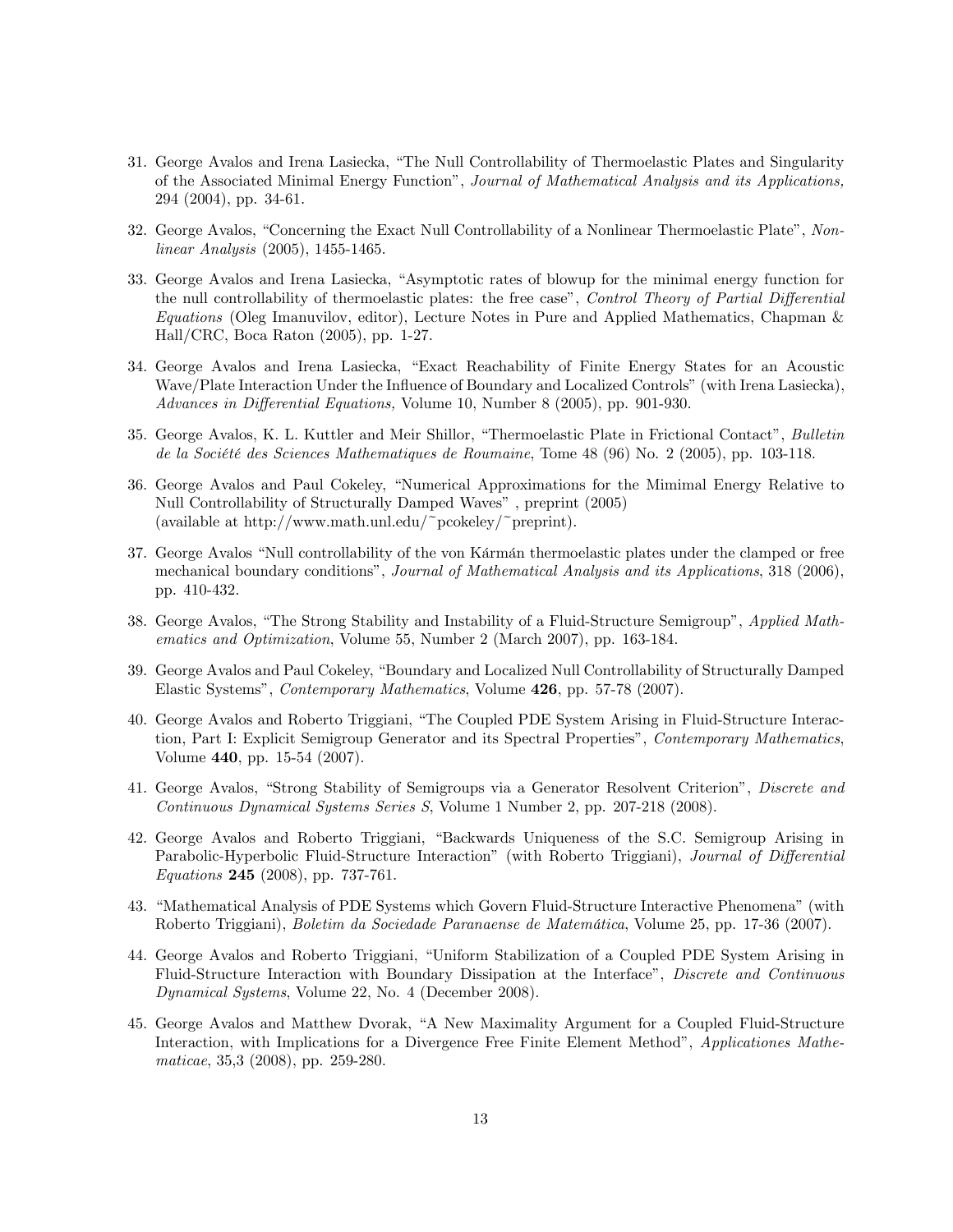- 46. George Avalos and Roberto Triggiani, "Boundary Feedback Stabilization of a Coupled Parabolic-Hyperbolic Stokes-LamÈ PDE Systemî, Journal of Evolution Equations, 9(2), pp. 341-370 (2009).
- 47. George Avalos and Roberto Triggiani, "Backwards-Uniqueness of the C 0 Semigroup Associated with a Parabolic-Hyperbolic Stokes-Lamé Partial Differential Equation System", Transactions of the American Mathematical Society, Volume 362, Number 7 (July 2010), pp. 3535-3561.
- 48. George Avalos and Roberto Triggiani, "Semigroup Wellposedness in The Energy Space of a Parabolic-Hyperbolic Coupled Stokes-Lamé PDE of Fluid-Structure Interactions", Discrete and Continuous Dynamical Systems, Volume 2, Number 3 (September 2009), pp. 417-447.
- 49. George Avalos, Irena Lasiecka and Roberto Triggiani, "Higher Regularity of a Coupled Parabolic-Hyperbolic Fluid-Structure Interactive Systemî, Georgian Mathematical Journal (a special issue of in honor of J.L. Lions), 15, No. 3 (2008), pp. 403-437.
- 50. George Avalos, Irena Lasiecka and Roberto Triggiani, "Beyond Lack of Compactness and Lack of Stability of a Coupled Parabolic-Hyperbolic Fluid-Structure system", in the *Proceedings of the Ober*wolfach Conference on Optimal Control of Coupled Systems of PDE's, International Series of Numerical Mathematics, Vol. 158, Birkäuser Verlag, Basel, Switzerland (2009), pp. 1-33.
- 51. George Avalos, Michael Gunderson and Scott Hottovy, "Computation of Minimal Norm Control Asymptotics Relative to the Null Controllability of Non-Standard Parabolic-Like Dynamics", Nonlinear Analysis, 71 (2009), pp. 2674-2689.
- 52. George Avalos and Roberto Triggiani, "Coupled Parabolic-Hyperbolic Stokes-Lamé PDE System: Limit Behaviour of the Resolvent Operator on the Imaginary Axis". Applicable Analysis, 88 (2009), no. 9, 1357-1396.
- 53. George Avalos and Daniel Toundykov, "On Stability and Trace Regularity of Solutions to Reissner-Mindlin-Timoshenko Equations, to appear in Modern Aspects of the Theory of Partial Differential  $Equations$ , Volume 216 of Operator Theory: Advances and Applications, pages 79–91. Birkhauser, 2011.
- 54. George Avalos and Daniel Toundykov, "Boundary Stabilization of Nonlinear Structural Acoustic Interactions with Interface on a Reissner-Mindlin Plate, Nonlinear Anal. Real World Appl., 12:2985–3013, 2011.
- 55. George Avalos and Roberto Triggiani, "Rational Decay rates for a PDE Fluid-Structure Interaction: A Frequency Domain Approach", Evolution Equations and Control Theory, Volume 2, Number 2 (June 2013), pp. 233-253.
- 56. George Avalos and Roberto Triggiani, "Fluid Structure Interaction with and without internal dissipation of the structure: a contrast study in stability", Evolution Equations and Control Theory, Volume 2, Number 4 (December 2013), pp. 233-253.
- 57. George Avalos and Thomas Clark, "A Mixed Variational Formulation for the Wellposedness and Numerical Approximation of a PDE Model Arising in a 3-D Fluid-Structure Interaction", Evolution Equations and Control Theory, Volume 3, Number 4 (December 2014), 557-578.
- 58. George Avalos and Francesca Bucci, Exponential decay properties of a mathematical model for a certain fluid-structure interaction, in New Prospects in Direct, Inverse and Control Problems, for Evolution Equations, Springer INdAM Series 10 (Angelo Favini et al, editors) Springer Publishing, Switzerland (2014), pp. 49-78.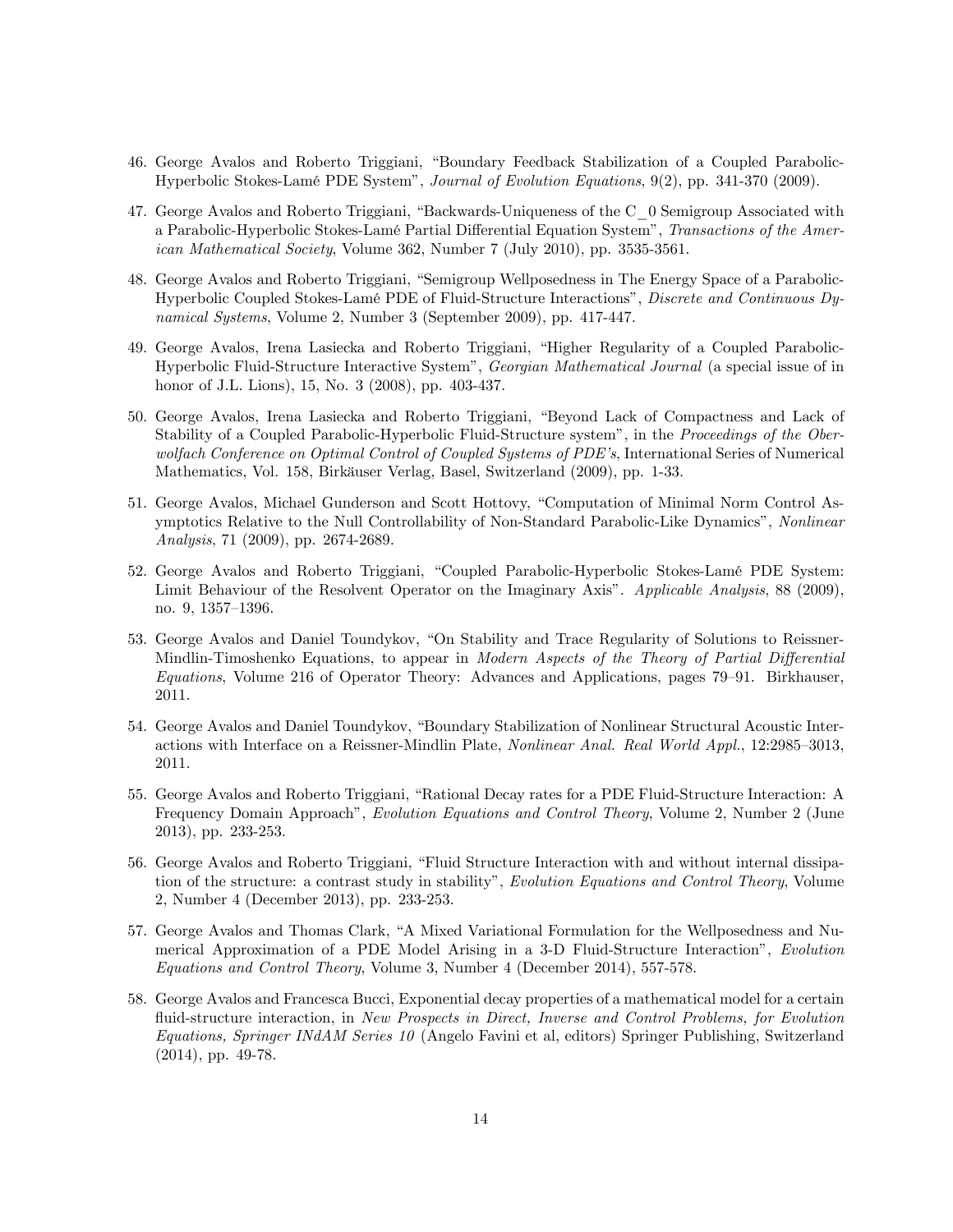- 59. George Avalos and Francesca Bucci, "Spectral Analysis and Rational Decay Rates of Strong solutions to a Fluid-Structure PDE System, *Journal of Differential Equations*, 258 (2015), pp. 4388-4423.
- 60. George Avalos, Thomas Anderson, Elizabeth Galvin, Ian Kessler, Michelle Kleckner, Daniel Toundykov, and William Tritch, "Stability Analysis of Degenerately-Damped Oscillations", Mathematics in Engineering, Science, and Aerospace, Volume 7, No. 1 (2016), pages 149-177.
- 61. George Avalos and Pelin Güven Geredeli, "Uniform Stability for Solutions of a Structural Acoustics PDE Model with no Added Dissipative Feedback", to appear in *Mathematical Methods in the Applied*  $Sciences$ , Volume 39, Issue 18, December 2016 Pages 5497–5512.
- 62. George Avalos, Roberto Triggiani, and Irena Lasiecka, "Heat-Wave Interaction in 2 or 3 dimensions: Optimal Decay Ratesî, Journal of Mathematical Analysis and Applications, Volume 437, Issue 2, 15 May 2016, Pages 782-815.
- 63. George Avalos and Thomas Clark, "Backward Uniqueness for a PDE Fluid-Structure Interaction", preprint arXiv:1408.0240.
- 64. George Avalos, Pelin Güven Geredeli, and Justin Webster, "Finite Dimensional Smooth Attractors for the Berger Plate with Dissipation Acting on a Portion of the Boundary", Communications on Pure and Applied Analysis, Volume 15, Issue 6 (November 2016), pp. 2301 - 2328.
- 65. George Avalos, Roberto Triggiani, and Irena Lasiecka, "Rational Decay rates for a PDE Fluid-Structure Interaction: A Frequency Domain Approach", Preprint 2015-2016.
- 66. George Avalos and Pelin Güven Geredeli, "A Nonlinear Semigroup Approach to Wellposedness of a Fluid-Structure PDE Model", preprint 2016-2017.
- 67. George Avalos and Daniel Toundylov, "A Uniform Discrete Inf-Sup Inequality for Finite Element Hydro-elastic Modelsî, Evolution Equations and Control Theory, Volume 5, Number 4 (December 2016), pp. 515-531.
- 68. George Avalos, Justin Webster, and Pelin Güven Geredeli, "Semigroup well-posedness of a linearized compressible fluid with an elastic boundary", *Discrete and Continuous Dynamical Systems*, Vol. 23, No. 3 (May 2018), pp. 1267-1295.
- 69. George Avalos and Pelin Güven Geredeli, "Exponential Stability and Supporting Spectral Analysis of a Linearized Compressible Flow-Structure PDE Modelî, arXiv:1712.02852 (December 2017).
- 70. George Avalos and Pelin Güven Geredeli, "Exponential stability of a nondissipative, compressible flow-structure PDE model, *Journal of Evolution Equations* 20 (2020), no. 1, p. 1-38.
- 71. George Avalos and Pelin Güven Geredeli, "Stability Analysis of Coupled Structural Acoustics PDE Models under Thermal Effects and with no Additional Dissipation", Mathematische Nachrichten, Volume 292, Issue 5 (May 2019), pp. 939-960.
- 72. George Avalos, Justin Webster, and Pelin Güven Geredeli, "Viscous, Compressible Flow-Plate Interactionî, Journal of Mathematical Analysis and Applications, Volume 477, Issue 1 (September 2019), pp. 334-356.
- 73. George Avalos, Pelin Güven Geredeli, and Boris Muha, "Wellposedness, Spectral Analysis and Asymptotic Stability of a Multilayered Heat-Wave-Wave System", Journal of Differential Equations, 269 (2020), no. 9, pp. 7129-7156.
- 74. George Avalos and Pelin Güven Geredeli, "A resolvent criteria approach to strong decay of a multilayered Lamé-heat system", arXiv:2103.00326 (2021) and to appear in Applicable Analysis.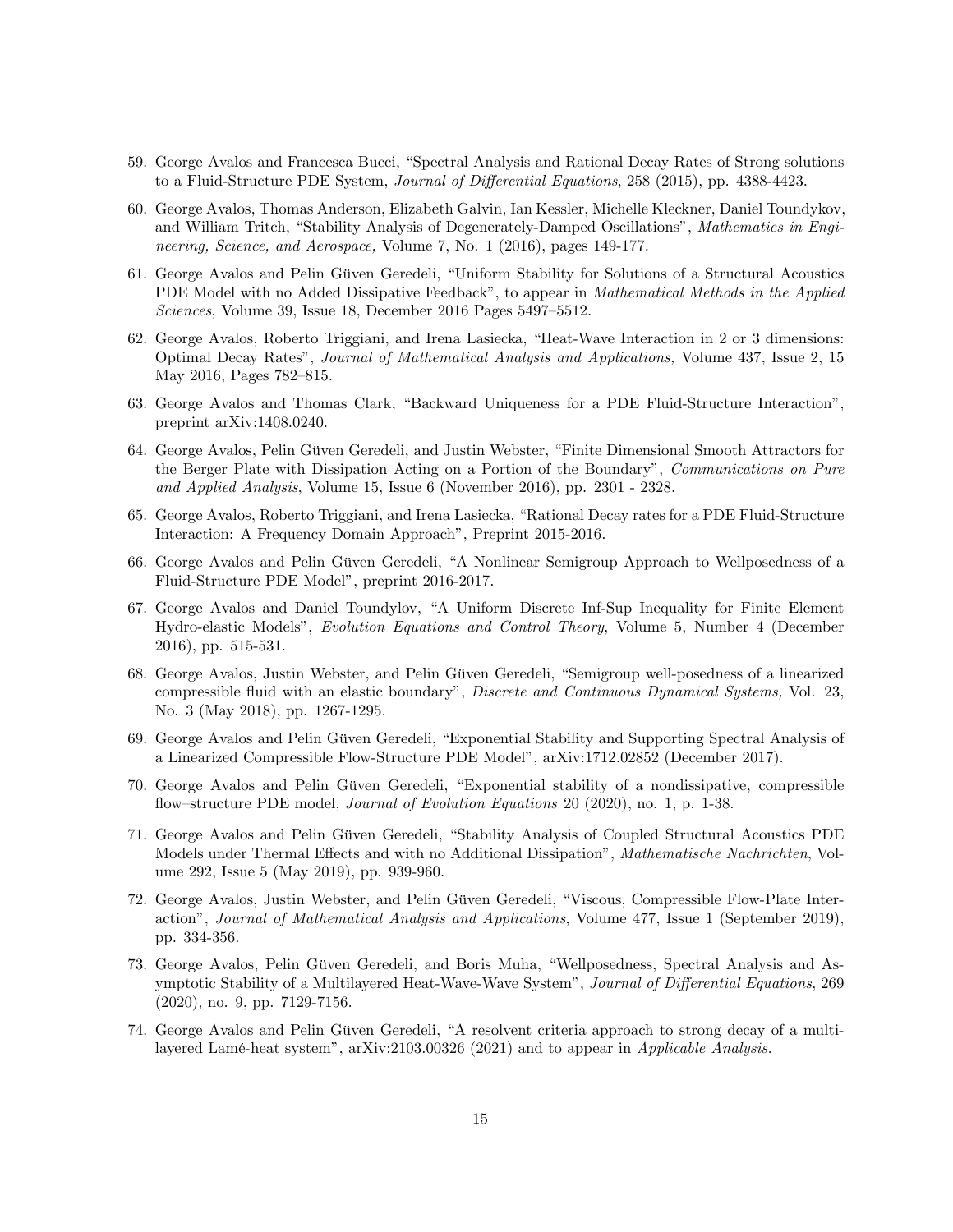### Editorial Responsibilities

- 1. Associate Editor, Applicable Analysis (August 2012 present)
- 2. Editorial Board of Communications in Mathematical Analysis (April 2012 present)
- 3. Editorial Board of Evolution Equations and Control Theory (September 2016 present)
- 4. Editorial Board of Mathematische Nachrichten (April 2017 present)

# Current and Recent Ph. D. Students

- 1. Paul Cokeley; graduated in May 2007. (Thesis Title: Null Controllability of Parabolic-like PDE dynamics via locally distributed control.) Paul was working in Bejing, China.
- 2. Matthew Dvorak, graduated in May 2008 (Thesis Title: Quantitative and Qualitaive Analysis of Fluid-Structure Partial Differential Equation Models.) Matt is currently at the National Security Agency.
- 3. Thomas Clark, graduated in May 2014. (Thesis Title: An Applied Functional and Numerical Analysis of a 3-D Fluid-Structure Interactive PDE.) Thomas is currently an Assistant Professor at Doordt College.
- 4. Paula Egging (current, since August 2017).
- 5. Dylan McKnight (current, since November 2018).
- 6. Sara Myers (current, since November 2019).